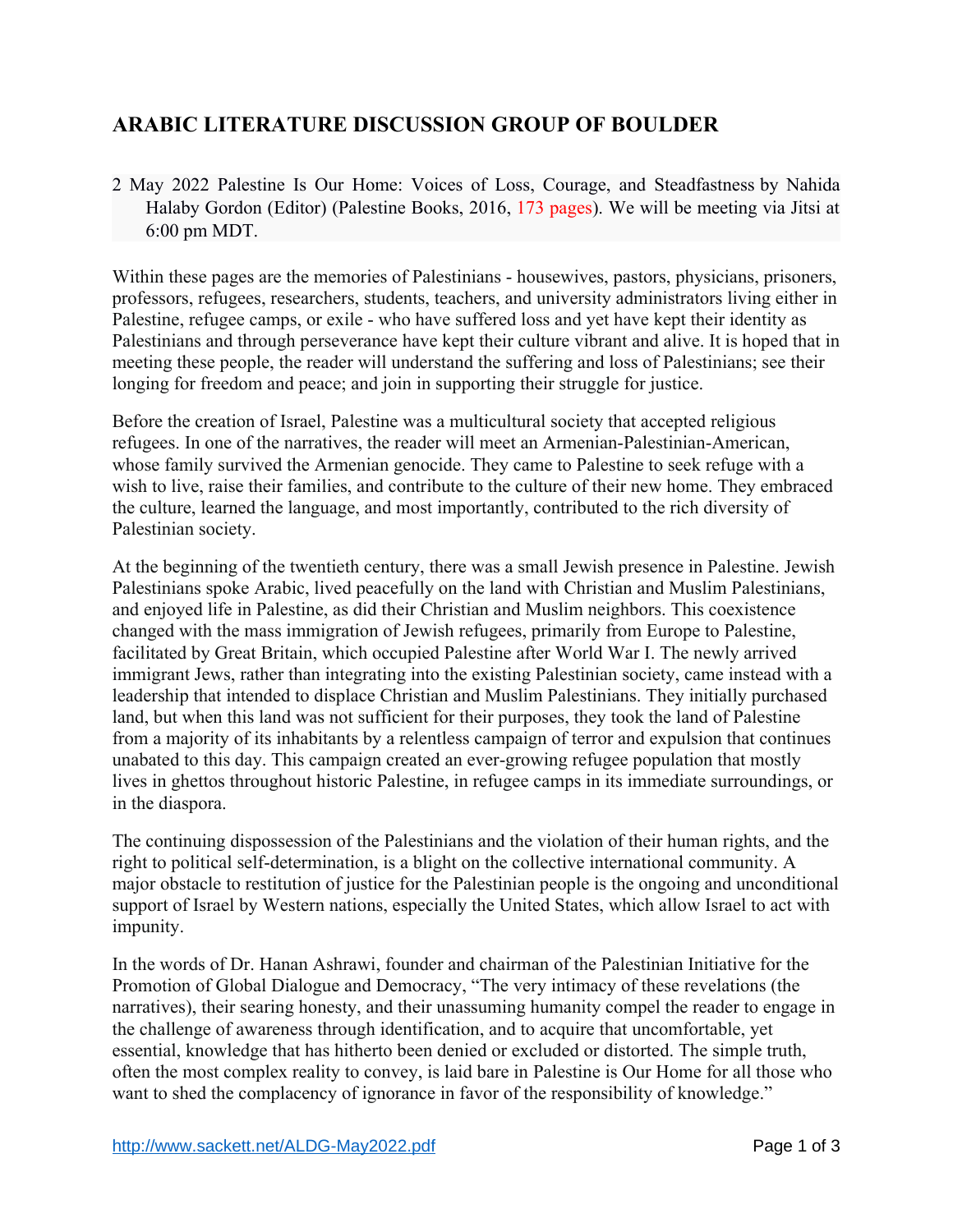Palestine Is Our Home presents brief contemporary history of Palestine, short essays, first hand testimonies, and chapters on the liberation art of Palestine and on the origins of the traditional Palestinian costume. Four tables and sixty-one color and gray scale images - maps, photographs including those of works of art, traditional costumes, and embroidery - serve to illustrate the narratives and chapters of the book. Finally, a leader's guide is provided, which when used in conjunction with the questions for reflection found at the end of each section of the book, serves to facilitate the use of the book by discussion groups.



Nahida Halaby Gordon, editor Foreword by<br>Mitri Raheb

With a Discussion Leader's Guide<br>and black and white photographs